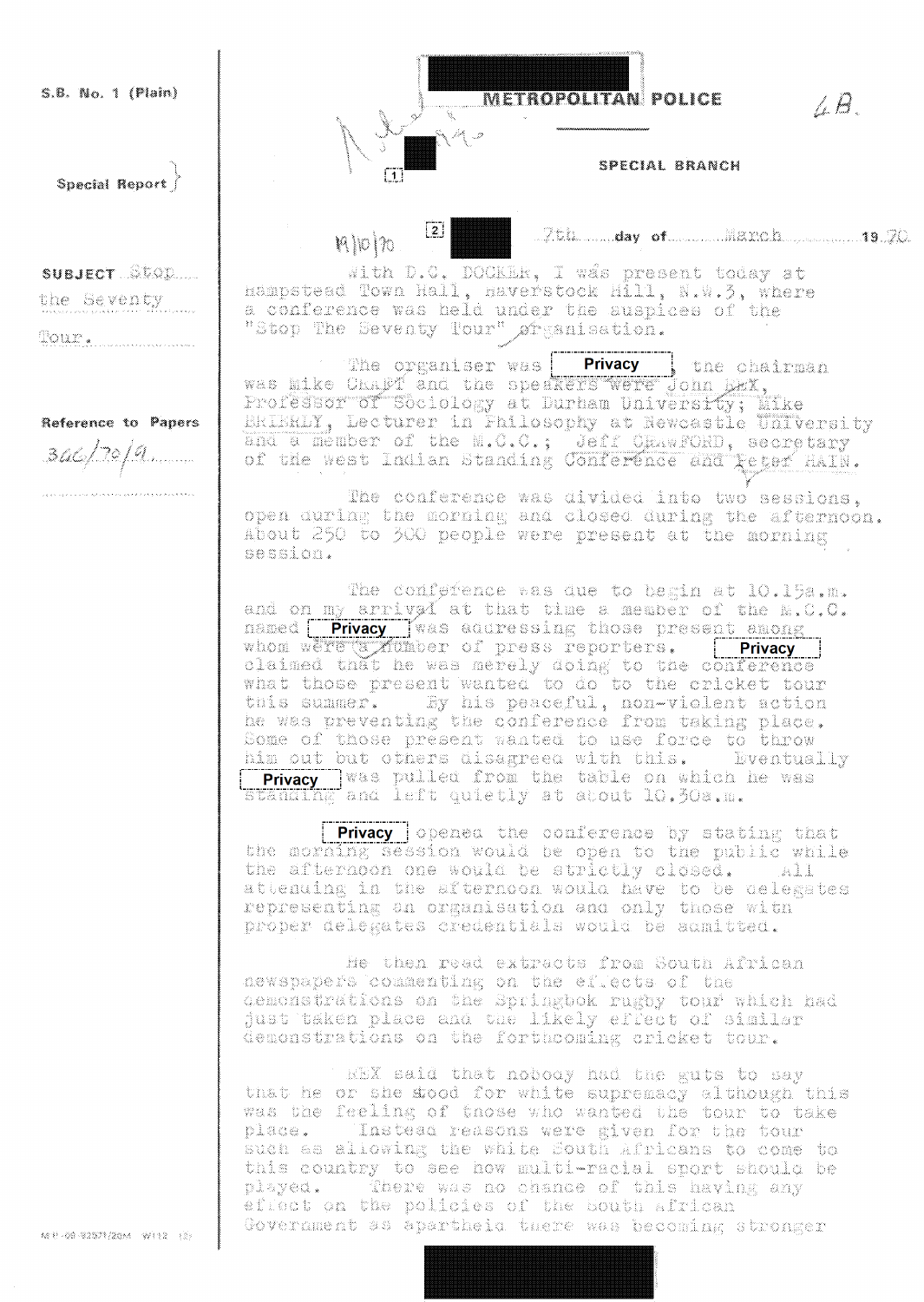

Page No.

with the passage of time, not weaker. - He then gave a history of apartheid and the campaigns against it.

He pointed out that the demonstrations against the Rugby tour had made the South African players think about apartheid, probably for the first time in their lives. This was not just another left-wing student movement. It was equivalent to the campaign against slavery. After sport with South Africa had been attacked another target would be trade.

BRIERLY said that he shared the N.C.C.'s desire to play cricket but he felt that the feelings of non-whites in this country should have been considered before inviting the South Africans to make the tour. The tour could lead to race riots and a worsening of race relations in this country. The tour was not worth this trouble and the M.C.C. should call it off. Anyone with any knowledge of racial harm which might be done in this country should still, even at this late hour, write to his M.P. or the Prime Minister or perhaps even to Sir aled Douglas-Home, who was probably the only person<br>likely to be able to influence the m.C.C.

He went on to say that the question of using violence should be carefully looked at, as the sympathetic members of the public could easily be alienated by the use of violence. Violence could only be justified if there were no other course open. The said that the organisation itself depended on legality and he cited **Privacy** 's stand at the beginning of the meeting as an example of what might happen if other people took non-legal action against their meetings.

ChawfORD said that he had often been asked why the West Indians in this country had taken no part in the demonstrations against the rugby tour. He had replied that rugby was not really a thing that West Indiana felt strongly about, but cricket was their way of life and they would support demonstrations to stop South African cricket here. He said that it was no good waiting for a show of good faith from the South Africans as the M.C.C. The real reason that the M.C.C. wanted to do. was going ahead with the tour was that many m.o.o. members had financial interests in South Africa. West Indians had not yet made up their minds how far they would be prepared to go in demonstrations. Black people had a fear of being picked on by the police but they were going to prepare themselves, as far as possible, for attacks from the police. but it would be better to suffer this backlash now rather than wait until it got worse in the future.

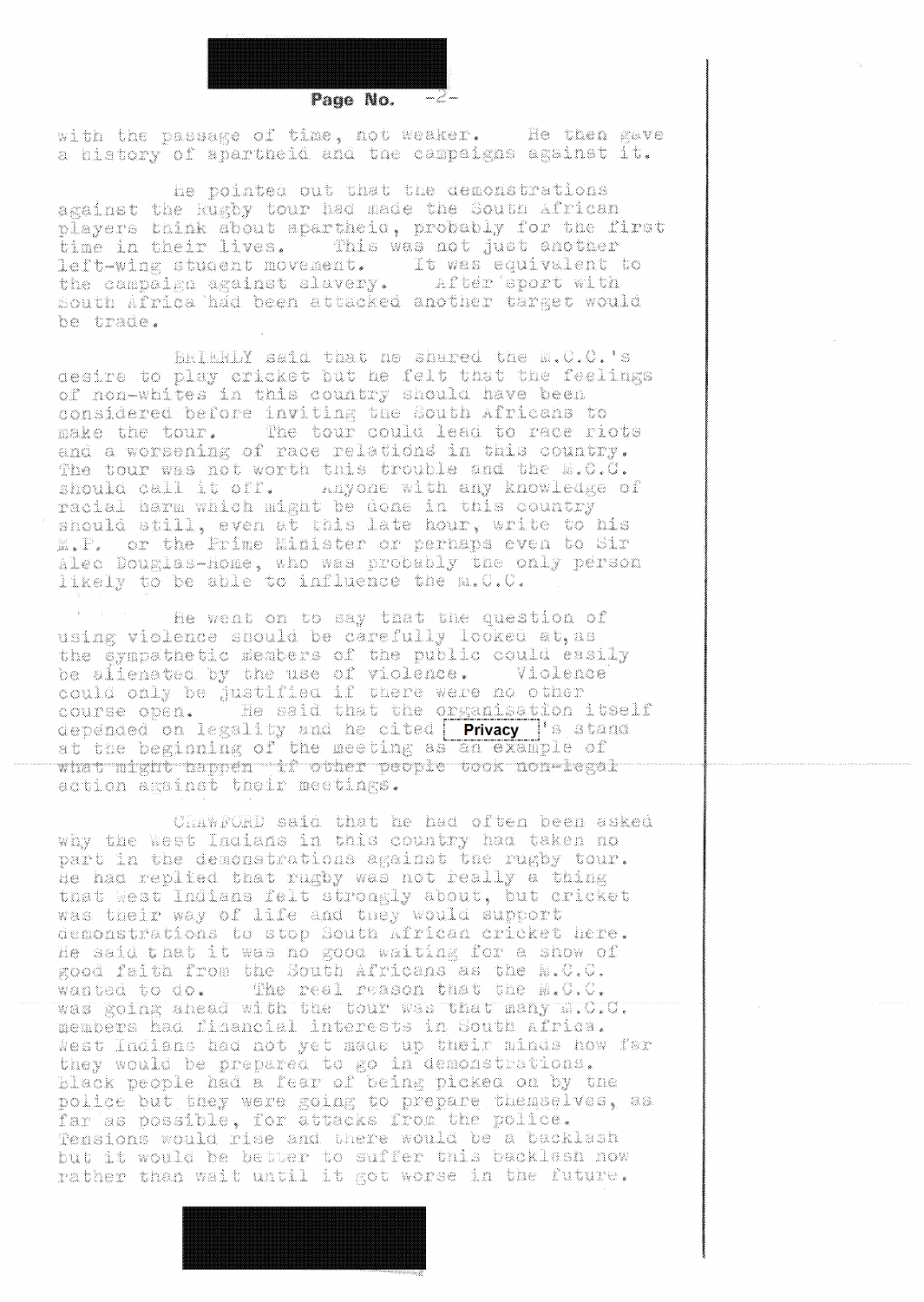HAIN said that the spectacle of barbed wire being put up around cricket pitches was very appropriate. Apartheid sport would be played in concentration camp conditions. He reviewed what had been achieved against the rugby tour and said that many lessons had been learnt. " Among these was that the police were although the demonstrators did not not impartial. stop the rugby tour the fact that it went on for the full programme meant that they got more publicity and support than they might have got had it finished early. It had provided an excellent springboard for the cricket demonstrations. There were also many other sports which could be worked on after the cricket tour had been tackled. He said that they had had some success in that half of the tour had been stopped already.

He did not believe that the m. O.C. was susceptible to moral pressure. Only non-violent direct action would have any effect on their policies. He concluded by saying that curing the afternoon seasion, some thought would be given to co-ordinating the activities of various groups.

mike Chaff then opened the discussion period. He asked that only general policy be discussed, leaving details to be declusa auring the afternoon.

Among the points raised was a suggestion that action should be taken at the very start of the cricket season rather than waiting for the tour to start. - In this way clubs would be made aware of their individual responsibilities. Another suggestion was that, to<br>neutralise pro-police public opinion which came about when fighting with police took place, those concerned should take every opportunity to complain egainst police action at demonstrations.

There followed a considerable amount of discussion as to whether demonstrations should be violent or non-violent. No conclusion was reached although the general feeling seemed to be that there was room in the movement for all shades of opinion rather than to split over the issue. This could be achieved by having a mass non-violent demonstration but with small ad hoc groups having their own special targets.

Chaff then closed the morning session at l.10p.m. he reminded those present that the afternoon session would be open to credentials holders only and asked them to arrive a few minutes before 2p.m. so that credentials could be checked in time for the session to begin at 2p.m. He also asked that some people should remain in the hall during the lunch period to avoid the hall being taken over by any opposing elements.

In view of the warnings about admission to the afternoon session being only by credentials, I deemed it inadvisable to try to enter. D.C. COCKER kept observation in the vicinity during the lunch break and there was no disorder or attempt to take over the hall.